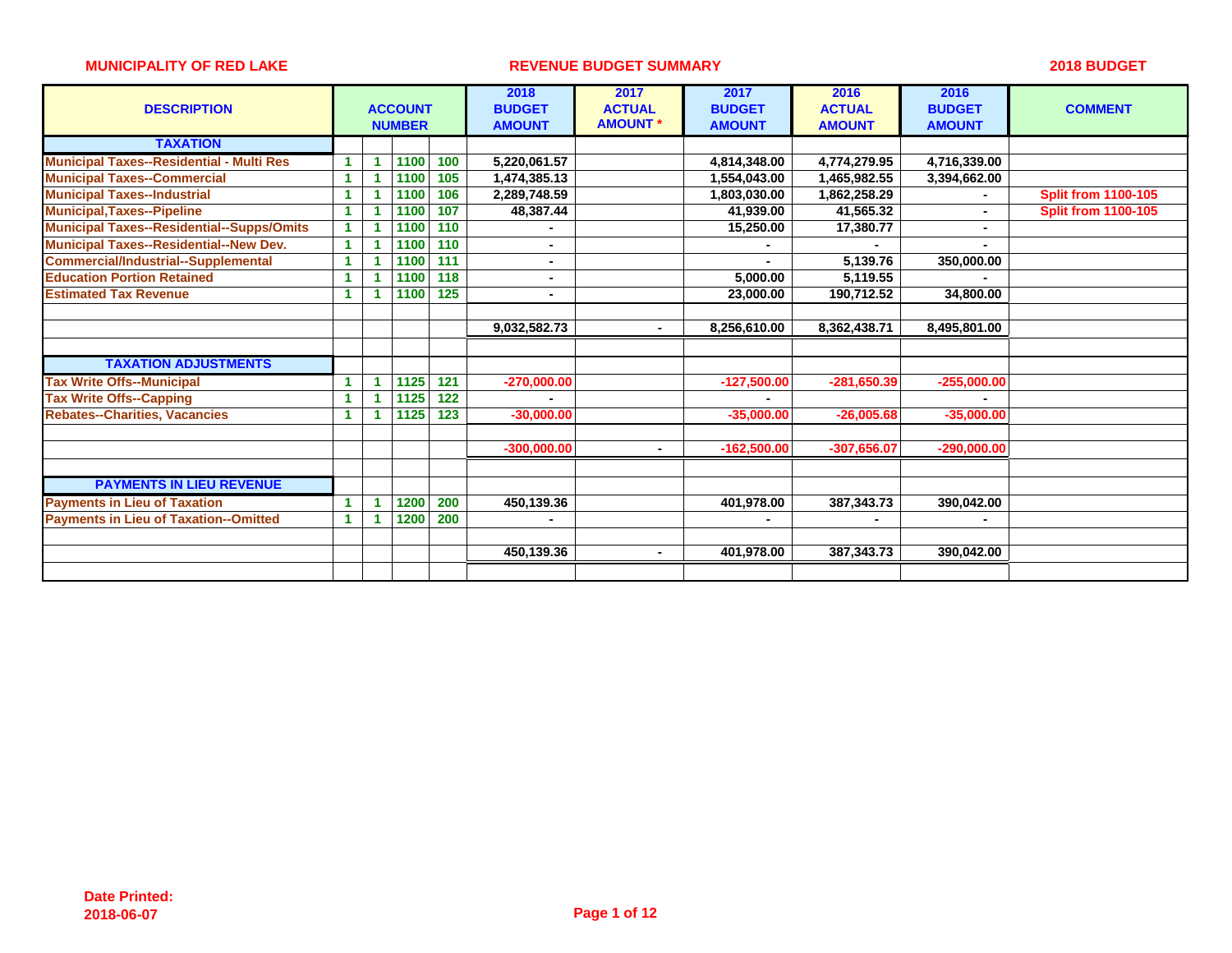| <b>DESCRIPTION</b>                          |  | <b>ACCOUNT</b><br><b>NUMBER</b> |     | 2018<br><b>BUDGET</b><br><b>AMOUNT</b> | 2017<br><b>ACTUAL</b><br><b>AMOUNT</b> | 2017<br><b>BUDGET</b><br><b>AMOUNT</b> | 2016<br><b>ACTUAL</b><br><b>AMOUNT</b> | 2016<br><b>BUDGET</b><br><b>AMOUNT</b> | <b>COMMENT</b> |
|---------------------------------------------|--|---------------------------------|-----|----------------------------------------|----------------------------------------|----------------------------------------|----------------------------------------|----------------------------------------|----------------|
| <b>ONTARIO CONDITIONAL OPERATING GRANTS</b> |  |                                 |     |                                        |                                        |                                        |                                        |                                        |                |
| <b>Ontario Municipal Partnership Fund</b>   |  | 1300                            | 300 | 1,126,800.00                           |                                        | 1,251,900.00                           | 1,391,000.00                           | 1,391,000.00                           |                |
| <b>Police Grants--RIDE Subsidy</b>          |  | 1300                            | 303 | 8,895.00                               |                                        | 8,895.00                               | 12,651.50                              | 8,913.00                               |                |
| <b>Police Grants--Safer Communities</b>     |  | 1300                            | 304 | 70,000.00                              |                                        | 70,000.00                              | 70,000.00                              | 70,000.00                              |                |
| <b>Ferry Subsidy</b>                        |  | 1300                            | 306 | 184,300.00                             |                                        | 184,300.00                             | 182,402.07                             | 184,300.00                             |                |
| <b>Fire Services Grants</b>                 |  | 1300                            | 307 | 17,500.00                              |                                        | 13,250.00                              | 13,175.00                              | 15,000.00                              |                |
| <b>Stewardship Ontario</b>                  |  | 1300                            | 316 | 67,446.00                              |                                        | 52,750.00                              | 81,541.09                              | 78,000.00                              |                |
| <b>Other Provincial Grants</b>              |  | 1300                            | 318 | 7,500.00                               |                                        | 2,500.00                               | 54,098.00                              | 2,140.00                               | <b>CSPT</b>    |
| <b>O C I F Grants</b>                       |  | 1300                            | 319 | 146,185.00                             |                                        | 102,907.00                             | 59,430.00                              | 21,000.00                              |                |
| <b>Healthy Communities</b>                  |  | 1300                            | 324 | $\blacksquare$                         |                                        |                                        |                                        |                                        |                |
| <b>NOHFC--Intern</b>                        |  | 1300                            | 351 | $\blacksquare$                         |                                        |                                        | $\blacksquare$                         | $\blacksquare$                         |                |
|                                             |  |                                 |     |                                        |                                        |                                        |                                        |                                        |                |
|                                             |  |                                 |     | 1,628,626.00                           |                                        | 1,686,502.00                           | 1,864,297.66                           | 1,770,353.00                           |                |
|                                             |  |                                 |     |                                        |                                        |                                        |                                        |                                        |                |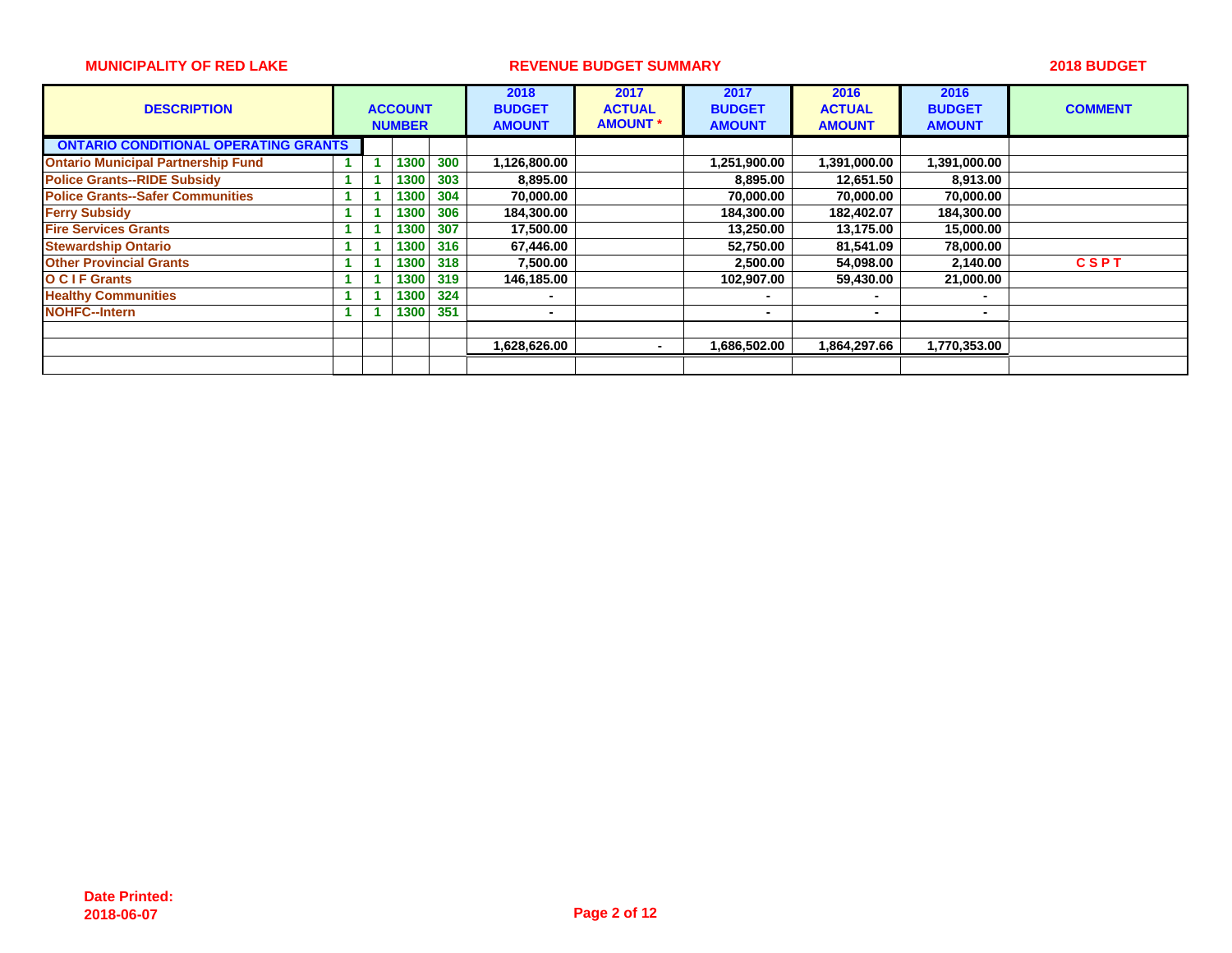| <b>DESCRIPTION</b>                  |  | <b>ACCOUNT</b><br><b>NUMBER</b> |     | 2018<br><b>BUDGET</b><br><b>AMOUNT</b> | 2017<br><b>ACTUAL</b><br><b>AMOUNT</b> | 2017<br><b>BUDGET</b><br><b>AMOUNT</b> | 2016<br><b>ACTUAL</b><br><b>AMOUNT</b> | 2016<br><b>BUDGET</b><br><b>AMOUNT</b> | <b>COMMENT</b> |
|-------------------------------------|--|---------------------------------|-----|----------------------------------------|----------------------------------------|----------------------------------------|----------------------------------------|----------------------------------------|----------------|
| <b>KDSB FUNDING</b>                 |  |                                 |     |                                        |                                        |                                        |                                        |                                        |                |
| <b>Fee Subsidy--Red Lake</b>        |  | 1325                            | 325 | 113,975.00                             |                                        | 122,000.00                             | 121,997.32                             | 98,230.33                              |                |
| <b>Fee Subsidy--Golden</b>          |  | 1325                            | 326 | 76,975.00                              |                                        | 72,000.00                              | 76,188.37                              | 45,270.03                              |                |
| Fee Subsidy--St. John's             |  | 1325                            | 327 | 12,125.00                              |                                        | 21,000.00                              | 30,901.56                              | 32,307.27                              |                |
| <b>KDSB Stabilization</b>           |  | 1325                            | 329 | 43.124.00                              |                                        | 108.347.00                             | 110.944.00                             | 63,460.00                              |                |
| <b>Special Needs Subsidy</b>        |  | 1325                            | 331 | 114,844.00                             |                                        | 114,844.00                             | 114.844.00                             | 114,844.00                             |                |
| <b>Hub--Resource Center Subsidy</b> |  | 1325                            | 332 | 162,348.00                             |                                        | 162,348.00                             | 162,348.00                             | 162,348.00                             |                |
| <b>General Operating Grant</b>      |  | 1325                            | 336 | 419,480.00                             |                                        | 296,466.00                             | 296,466.00                             | 284,776.00                             |                |
| <b>Child Care Grants--Other</b>     |  | 1325                            | 342 | 8,505.00                               |                                        | 20,314.00                              | 6,600.00                               | 9,240.00                               |                |
| <b>KDSB--Travel Reimbursement</b>   |  | 1325                            | 347 |                                        |                                        |                                        | 12,164.85                              | $\overline{\phantom{a}}$               |                |
|                                     |  |                                 |     |                                        |                                        |                                        |                                        |                                        |                |
|                                     |  |                                 |     | 951,376.00                             | ٠                                      | 917,319.00                             | 932,454.10                             | 810,475.63                             |                |
|                                     |  |                                 |     |                                        |                                        |                                        |                                        |                                        |                |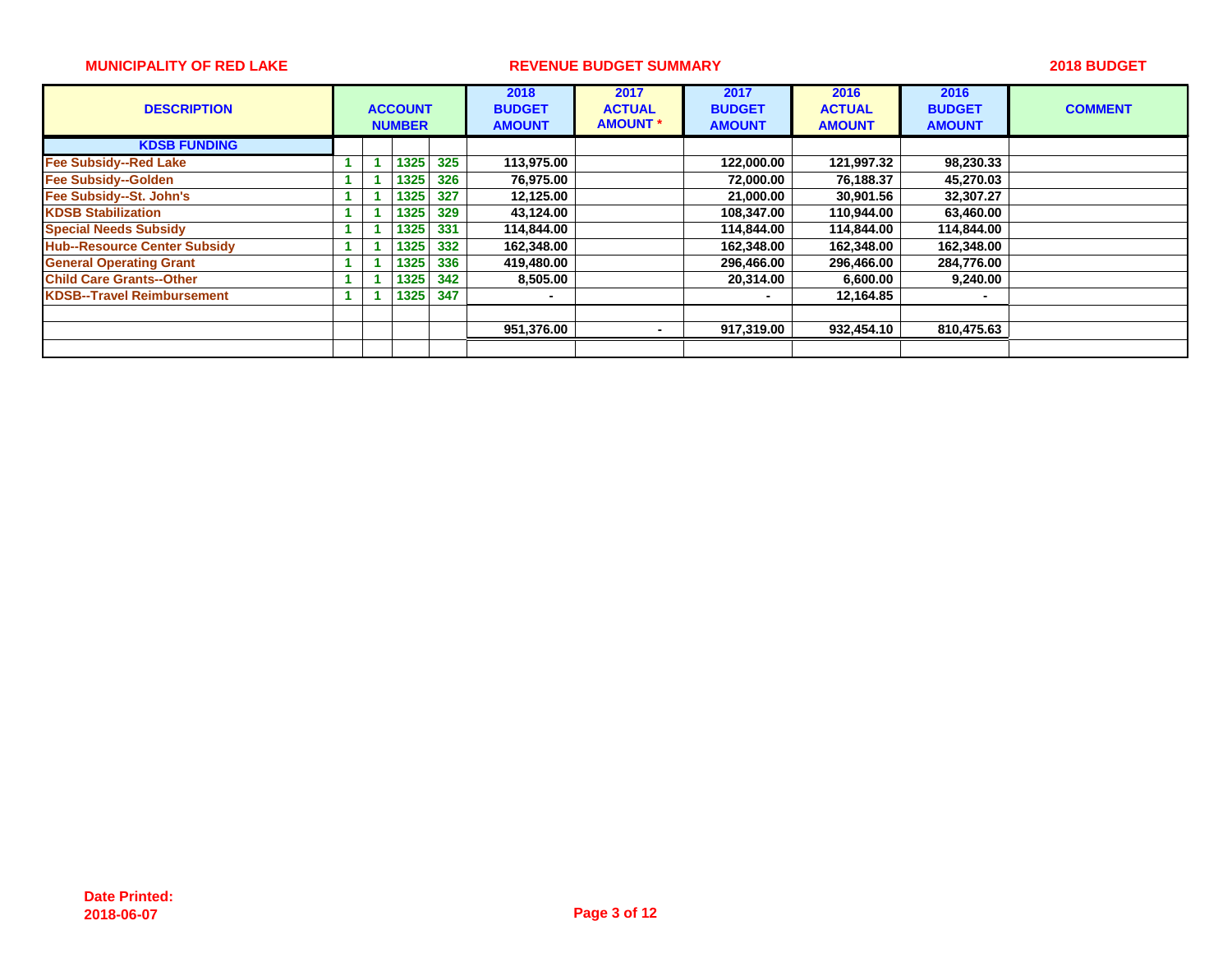| <b>DESCRIPTION</b>                         |  | <b>ACCOUNT</b><br><b>NUMBER</b> |     | 2018<br><b>BUDGET</b><br><b>AMOUNT</b> | 2017<br><b>ACTUAL</b><br><b>AMOUNT *</b> | 2017<br><b>BUDGET</b><br><b>AMOUNT</b> | 2016<br><b>ACTUAL</b><br><b>AMOUNT</b> | 2016<br><b>BUDGET</b><br><b>AMOUNT</b> | <b>COMMENT</b> |
|--------------------------------------------|--|---------------------------------|-----|----------------------------------------|------------------------------------------|----------------------------------------|----------------------------------------|----------------------------------------|----------------|
| <b>ONTARIO CONDITIONAL CAPITAL GRANTS</b>  |  |                                 |     |                                        |                                          |                                        |                                        |                                        |                |
| <b>NOHFC--Rec. Cluster</b>                 |  | 1350                            |     | 350,000.00                             |                                          |                                        |                                        |                                        |                |
| <b>NOHFC--Events Center</b>                |  | 1350                            | 360 | 292,500.00                             |                                          |                                        | 31,376.39                              | 50,000.00                              |                |
| <b>KDSB</b>                                |  | 1350                            |     |                                        |                                          | 2,500.00                               | $\blacksquare$                         |                                        |                |
| <b>Water Works Funding (OMAFRA)</b>        |  | 1350                            | 370 |                                        |                                          |                                        | ٠                                      |                                        |                |
| <b>CWWF Funding</b>                        |  | 1350                            |     | 285,458.43                             |                                          | 468,854.03                             | $\blacksquare$                         | $\blacksquare$                         |                |
| <b>Trillium Fund</b>                       |  | 1350                            | 385 | 150,000.00                             |                                          |                                        | $\blacksquare$                         | 150,000.00                             |                |
| <b>IESO Grant</b>                          |  | 1350                            | 386 | $\blacksquare$                         |                                          |                                        | ۰                                      | 54,098.00                              |                |
|                                            |  |                                 |     |                                        |                                          |                                        |                                        |                                        |                |
|                                            |  |                                 |     | 1,077,958.43                           | $\blacksquare$                           | 471,354.03                             | 31,376.39                              | 254,098.00                             |                |
|                                            |  |                                 |     |                                        |                                          |                                        |                                        |                                        |                |
| <b>CANADA CONDITIONAL OPERATING GRANTS</b> |  |                                 |     |                                        |                                          |                                        |                                        |                                        |                |
| <b>Canada Day Grant</b>                    |  | 1400                            | 400 | $\overline{\phantom{a}}$               |                                          |                                        | ٠                                      | $\,$ $\,$                              |                |
| <b>Employment Grants</b>                   |  | 1400                            | 440 | $\blacksquare$                         |                                          | 15,750.00                              | 15,764.00                              | 12,500.00                              |                |
|                                            |  |                                 |     |                                        |                                          |                                        |                                        |                                        |                |
|                                            |  |                                 |     | ۰                                      | $\sim$                                   | 15,750.00                              | 15,764.00                              | 12,500.00                              |                |
|                                            |  |                                 |     |                                        |                                          |                                        |                                        |                                        |                |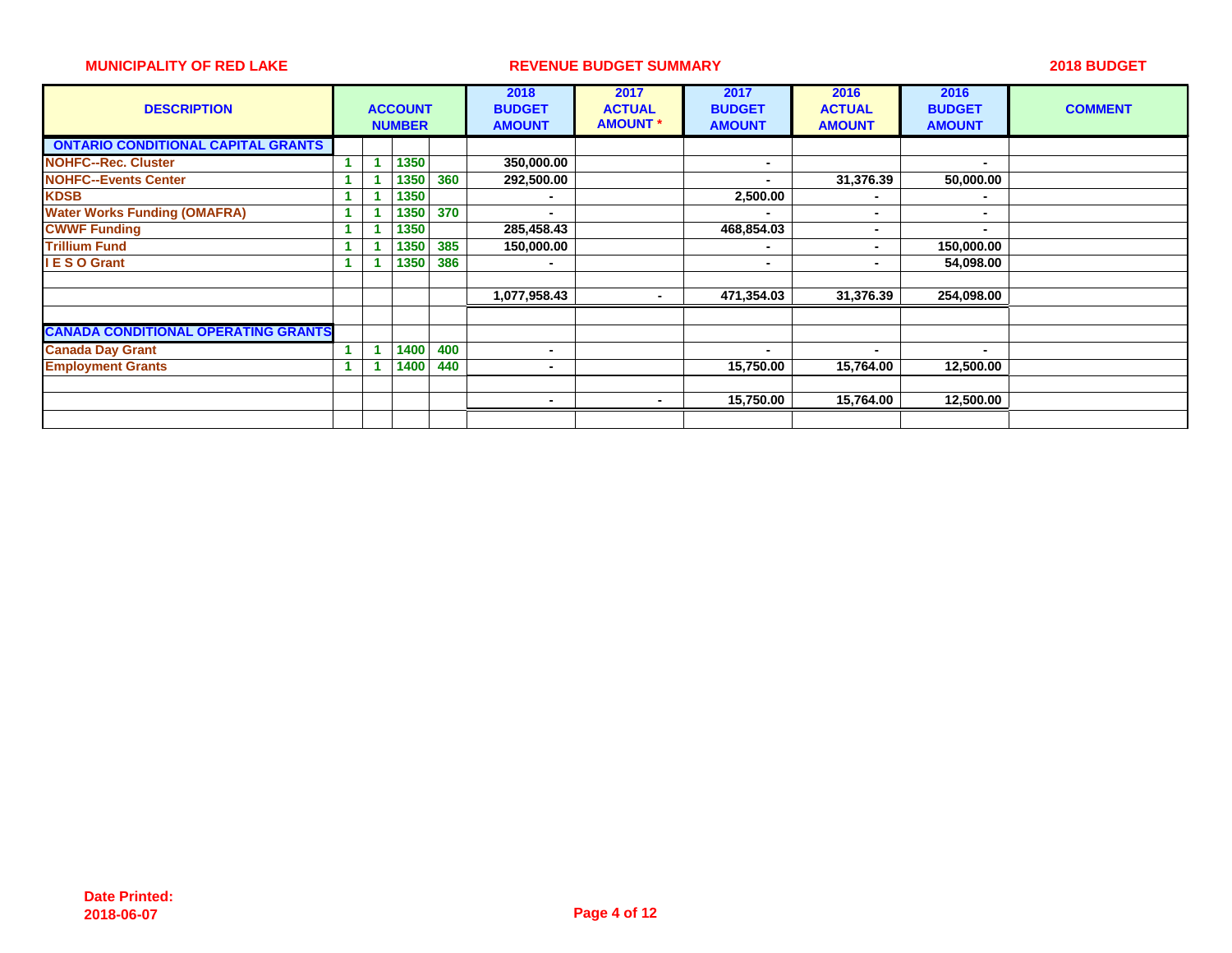| <b>DESCRIPTION</b>                           |  | <b>ACCOUNT</b><br><b>NUMBER</b> |     | 2018<br><b>BUDGET</b><br><b>AMOUNT</b> | 2017<br><b>ACTUAL</b><br><b>AMOUNT *</b> | 2017<br><b>BUDGET</b><br><b>AMOUNT</b> | 2016<br><b>ACTUAL</b><br><b>AMOUNT</b> | 2016<br><b>BUDGET</b><br><b>AMOUNT</b> | <b>COMMENT</b> |
|----------------------------------------------|--|---------------------------------|-----|----------------------------------------|------------------------------------------|----------------------------------------|----------------------------------------|----------------------------------------|----------------|
| <b>CANADA CAPITAL GRANTS</b>                 |  |                                 |     |                                        |                                          |                                        |                                        |                                        |                |
| <b>Federal Gas Tax Funding--Current Year</b> |  | 1450                            | 450 | 283,965.94                             |                                          | 283,965.94                             | 283,965.94                             | 270,443.56                             |                |
| <b>Federal Gas Tax Funding--Deferred</b>     |  | 1450                            | 450 | -283,965.94                            |                                          | -283,965.94                            | -283,965.94                            | $-270,443.56$                          |                |
| <b>Federal Gas Tax Funding--Current Year</b> |  | 1450                            | 450 |                                        |                                          |                                        |                                        |                                        |                |
| <b>Gas Tax Revenue--1955</b>                 |  | 1450                            | 450 | 59,020.80                              |                                          |                                        |                                        |                                        |                |
| <b>Gas Tax Revenue--1960</b>                 |  | 1450                            | 450 | $\blacksquare$                         |                                          | $\blacksquare$                         | 411,810.32                             | 187,500.00                             |                |
| <b>Gas Tax Revenue--2200</b>                 |  | 1450                            | 450 | $\blacksquare$                         |                                          |                                        |                                        | 15,232.45                              |                |
| <b>Gas Tax Revenue--2373</b>                 |  | 1450                            | 450 |                                        |                                          |                                        |                                        | 407,067.13                             |                |
| <b>Gas Tax Revenue--2400/2405</b>            |  | 1450                            | 450 | 83,555.14                              |                                          | 81,701.29                              |                                        | 40,704.00                              |                |
| <b>Gas Tax Revenue--2751</b>                 |  | 1450                            | 450 |                                        |                                          | 260,199.03                             | $\blacksquare$                         |                                        |                |
| <b>Gas Tax Revenue--2970</b>                 |  | 1450                            | 450 | $\blacksquare$                         |                                          | 4,500.00                               | $\blacksquare$                         |                                        |                |
| <b>Accessibilty Grant</b>                    |  | 1450                            |     | 50,000.00                              |                                          |                                        |                                        |                                        |                |
| <b>OCIF</b>                                  |  | 1450                            |     | 2,000,000.00                           |                                          | $\blacksquare$                         |                                        |                                        |                |
| <b>Fed-Nor--Events Center Feasibility</b>    |  | 1450                            | 463 |                                        |                                          |                                        | 12,543.02                              | 20,000.00                              |                |
| <b>Fed-Nor--Rec. Cluster</b>                 |  | 1450                            |     | $\blacksquare$                         |                                          | $\blacksquare$                         | $\blacksquare$                         | $\blacksquare$                         |                |
| <b>Fed-Nor--Strategic Plan</b>               |  | 1450                            | 465 |                                        |                                          | $\blacksquare$                         | 54,413.00                              | 50,000.00                              |                |
| <b>Federation of Canadian Municipalities</b> |  | 1450                            | 470 | 29,235.00                              |                                          |                                        | 40,830.74                              | 65,000.00                              |                |
| A.C.A.P. Grant                               |  | 1450                            | 473 | 6,740,000.00                           |                                          | 75,000.00                              | 65,576.36                              | 76,320.00                              |                |
| <b>Canada 150 Grant</b>                      |  | 1450                            | 475 |                                        |                                          | 100,000.00                             |                                        | 100,000.00                             |                |
|                                              |  |                                 |     |                                        |                                          |                                        |                                        |                                        |                |
|                                              |  |                                 |     | 8,961,810.94                           | $\blacksquare$                           | 521,400.32                             | 585,173.44                             | 961,823.58                             |                |
|                                              |  |                                 |     |                                        |                                          |                                        |                                        |                                        |                |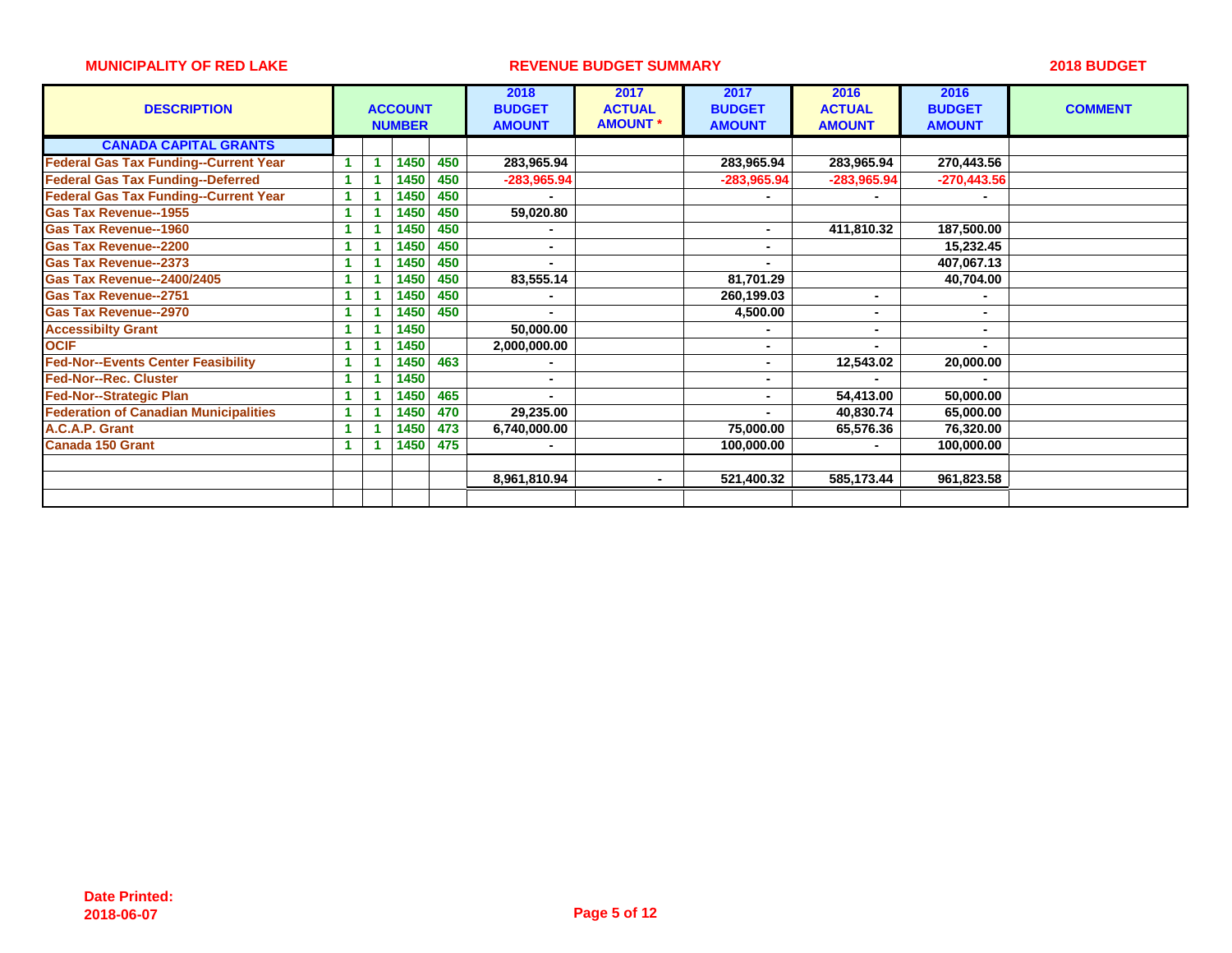|                                                |                      |                      |                |     | 2018           | 2017           | 2017           | 2016          | 2016           |                |
|------------------------------------------------|----------------------|----------------------|----------------|-----|----------------|----------------|----------------|---------------|----------------|----------------|
| <b>DESCRIPTION</b>                             |                      |                      | <b>ACCOUNT</b> |     | <b>BUDGET</b>  | <b>ACTUAL</b>  | <b>BUDGET</b>  | <b>ACTUAL</b> | <b>BUDGET</b>  | <b>COMMENT</b> |
|                                                |                      |                      | <b>NUMBER</b>  |     | <b>AMOUNT</b>  | <b>AMOUNT*</b> | <b>AMOUNT</b>  | <b>AMOUNT</b> | <b>AMOUNT</b>  |                |
| <b>USER FEES AND CHARGES</b>                   |                      |                      |                |     |                |                |                |               |                |                |
| <b>Water User Charges</b>                      | 1                    | 1                    | 1500           | 500 | 912,500.00     |                | 912,500.00     | 898,750.54    | 955,230.00     |                |
| <b>Recapture Non Functioning Meter Revenue</b> | $\blacktriangleleft$ | 1                    | 1500           | 500 |                |                |                |               | 63,500.00      |                |
| <b>Distribution Fees--Water</b>                | $\mathbf{1}$         | 1                    | 1500           | 501 | 327,700.00     |                | 323,475.00     | 323,485.27    | 323,648.00     |                |
| <b>Infrastructure Improvement Fees</b>         | $\mathbf{1}$         | -1                   | 1500           | 502 | 538,200.00     |                | 565,150.00     | 565,145.74    | 568,127.40     |                |
| <b>Water Reinstatement Charges</b>             | $\mathbf{1}$         | 1                    | 1500           | 503 | $\mathbf{r}$   |                |                | 500.00        | $\overline{a}$ |                |
| <b>Sewer User Charges</b>                      | $\mathbf{1}$         | $\blacktriangleleft$ | 1500           | 505 | 455,000.00     |                | 455,000.00     | 448,064.08    | 513,060.00     |                |
| <b>Recapture Non Functioning Meter Revenue</b> | $\mathbf{1}$         | 1                    | 1500           | 505 |                |                |                |               | 48,015.00      |                |
| <b>Distribution Fees--Sewage</b>               | $\mathbf{1}$         | 1                    | 1500           | 506 | 158,450.00     |                | 152,768.00     | 152,768.00    | 222,288.00     |                |
| <b>Infrastructure Improvement Fees</b>         | $\mathbf{1}$         | 1                    | 1500           | 507 | 156,950.00     |                | 137,888.19     | 137,883.18    | 138,666.48     |                |
| <b>Collection Fees--Property</b>               | $\mathbf{1}$         | 1                    | 1500           | 510 | 7,500.00       |                | 4,000.00       | 4,740.02      | 1,650.00       |                |
| Day Care User Fees--Red Lake                   | $\blacktriangleleft$ | 1                    | 1500           | 511 | 203,750.00     |                | 175,000.00     | 175,058.24    | 212,500.00     |                |
| Day Care User Fees--Golden                     | $\mathbf{1}$         | 1                    | 1500           | 512 | 209,150.00     |                | 225,000.00     | 225,091.59    | 287,500.00     |                |
| Day Care User Fees--St. John's                 | $\mathbf{1}$         | $\blacktriangleleft$ | 1500           | 513 | 51,625.00      |                | 90,000.00      | 89,985.11     | 77,500.00      |                |
| <b>Ferry Fares</b>                             | 1                    | 1                    | 1500           | 525 | 11,000.00      |                | 11,000.00      | 11,012.50     | 10,000.00      |                |
| <b>Cemetery Plot Sales</b>                     | 1                    | 1                    | 1500           | 530 | 18,500.00      |                | 20,000.00      | 18,053.80     | 20,000.00      |                |
| <b>W.D.S. Revenue--Recoveries</b>              | $\mathbf{1}$         | 1                    | 1500           | 534 | 7,500.00       |                | 4,400.00       | 7,338.41      | 6,000.00       |                |
| <b>W.D.S. Revenue--Tipping Fees</b>            | $\blacktriangleleft$ | 1                    | 1500           | 535 | 100,000.00     |                | 175,000.00     | 173,970.57    | 175,000.00     |                |
| <b>W.D.S. Revenue--Other Fees</b>              | $\mathbf{1}$         | 1                    | 1500           | 536 | 1,500.00       |                | 300.00         | 305.00        | 450.00         |                |
| <b>W.D.S. Revenue--Bag Tags</b>                | $\mathbf{1}$         | $\blacktriangleleft$ | 1500           | 537 | 118,914.00     |                | 112,250.00     | 112,213.00    | 123,750.00     |                |
| <b>W.D.S. Revenue--Dump Tickets</b>            | $\mathbf{1}$         | 1                    | 1500           | 538 | 7,500.00       |                | 62,775.00      | 62,787.00     | 75,000.00      |                |
| <b>Commissions--Dump Tickets</b>               | $\mathbf{1}$         | 1                    | 1500           | 539 | $-16,722.00$   |                | $-16,000.00$   | $-15,945.00$  | $-17,500.00$   |                |
| <b>Memorial Tree Program</b>                   | $\mathbf{1}$         | 1                    | 1500           | 540 | 1,500.00       |                | 750.00         | 1,080.00      |                |                |
| <b>Communities in Bloom Revenue</b>            | $\mathbf{1}$         | 1                    | 1500           | 541 | 4,750.00       |                | 4,750.00       | 4,845.31      | 4,500.00       |                |
| <b>Building Rental Revenue</b>                 | $\blacktriangleleft$ | 1                    | 1500           | 545 | 166,245.80     |                | 158,750.00     | 164,421.75    | 152,950.00     |                |
| <b>Airport--General Revenue</b>                | $\mathbf{1}$         | 1                    | 1500           | 550 | 637,264.00     |                | 643,973.00     | 1,024,097.00  | 618,460.00     |                |
| <b>Airport--AIF Fees</b>                       | $\mathbf{1}$         | 1                    | 1500           | 550 | 258,606.00     |                | 289,880.00     |               | 290,780.00     |                |
| <b>Airport--Parking Fees</b>                   | $\mathbf{1}$         | 1                    | 1500           | 550 | 128,105.00     |                | 148,140.00     |               | 140,000.00     |                |
| <b>Airport--Space Rentals</b>                  | $\blacktriangleleft$ | 1                    | 1500           | 551 | 58,096.00      |                |                | 1,320.00      |                |                |
| <b>Airport--Prior Year Adjustment</b>          | $\mathbf{1}$         | 1                    | 1500           | 552 | $\blacksquare$ |                | $\blacksquare$ | $-54,446.67$  |                |                |
| <b>Other Resale Items</b>                      | $\mathbf{1}$         | 1                    | 1500           | 553 | 1,200.00       |                | 1,400.00       | 1,467.54      | 2,250.00       |                |
| <b>Credit Card User Fees</b>                   | $\blacktriangleleft$ | 1                    | 1500           | 565 | 750.00         |                | 750.00         | 748.59        | 750.00         |                |
| <b>Planning Fees</b>                           | $\mathbf{1}$         | 1                    | 1500           | 570 | 4,000.00       |                | 4,000.00       | 7,525.00      | 4,000.00       |                |
| <b>Custom Works Revenue</b>                    | $\blacktriangleleft$ | 1                    | 1500           | 580 | 25,000.00      |                | 36,000.00      | 36,864.02     | 36,000.00      |                |
| <b>Recovery of Legal Fees</b>                  | 1                    | 1                    | 1500           | 594 |                |                |                | 29,782.60     |                |                |
| <b>Recovery of Bad Debts</b>                   | $\mathbf{1}$         | 1                    | 1500           | 595 | $\blacksquare$ |                |                | 1,348.45      |                |                |
| <b>Elections Fees</b>                          | $\blacktriangleleft$ | 1.                   | 1500           | 597 | $\overline{a}$ |                | $\mathbf{r}$   |               | $\blacksquare$ |                |
| <b>Miscellaneous User Fees</b>                 | $\mathbf{1}$         | $\blacktriangleleft$ | 1500           | 598 | 5,000.00       |                | 5,500.00       | 7,372.15      | 1,000.00       |                |
| <b>Miscellaneous</b>                           | $\mathbf{1}$         | $\blacktriangleleft$ | 1500           | 599 | 2,000.00       |                | 1,500.00       | 268.25        | 5,000.00       |                |
|                                                |                      |                      |                |     |                |                |                |               |                |                |
|                                                |                      |                      |                |     | 4,561,533.80   | $\blacksquare$ | 4,705,899.19   | 4,617,901.04  | 5,060,074.88   |                |
|                                                |                      |                      |                |     |                |                |                |               |                |                |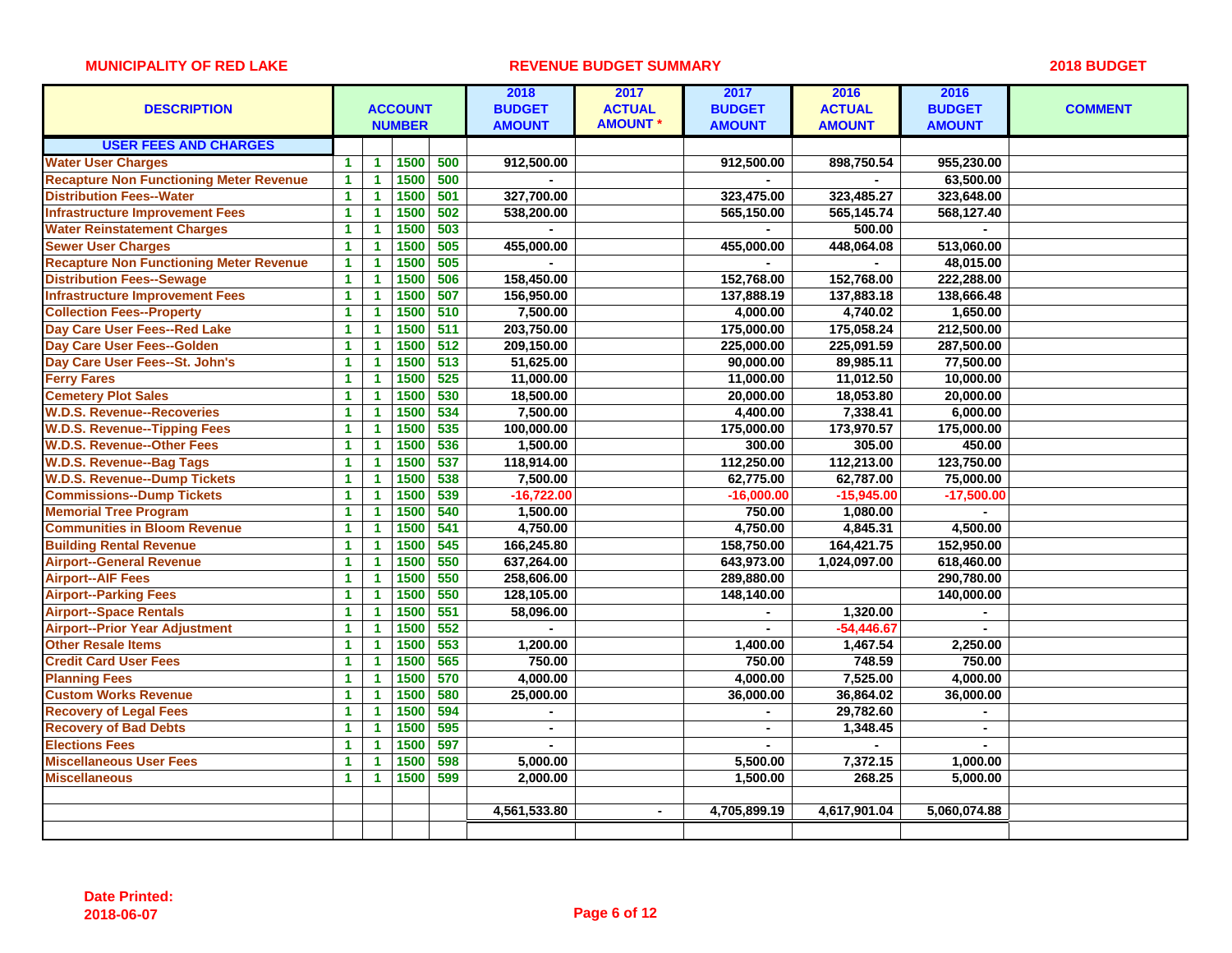| <b>DESCRIPTION</b>             |  | <b>ACCOUNT</b><br><b>NUMBER</b> |      |     |           |                |           | 2018<br><b>BUDGET</b><br><b>AMOUNT</b> | 2017<br><b>ACTUAL</b><br><b>AMOUNT</b> | 2017<br><b>BUDGET</b><br><b>AMOUNT</b> | 2016<br><b>ACTUAL</b><br><b>AMOUNT</b> | 2016<br><b>BUDGET</b><br><b>AMOUNT</b> | <b>COMMENT</b> |
|--------------------------------|--|---------------------------------|------|-----|-----------|----------------|-----------|----------------------------------------|----------------------------------------|----------------------------------------|----------------------------------------|----------------------------------------|----------------|
| <b>LICENSES AND PERMITS</b>    |  |                                 |      |     |           |                |           |                                        |                                        |                                        |                                        |                                        |                |
| <b>Building Permits</b>        |  |                                 | 1600 | 600 | 5,000.00  |                | 11,750.00 | 11,738.00                              | 20,000.00                              |                                        |                                        |                                        |                |
| <b>Pet Control--Dog Tags</b>   |  |                                 | 1600 | 605 | 8,125.00  |                | 8,125.00  | 8,125.00                               | 8,000.00                               |                                        |                                        |                                        |                |
| <b>Lottery Licenses</b>        |  |                                 | 1600 | 610 | 2,350.00  |                | 2,850.00  | 2,857.38                               | 2,750.00                               |                                        |                                        |                                        |                |
| <b>Business Licenses</b>       |  |                                 | 1600 | 615 | 12,000.00 |                | 10,200.00 | 10,200.00                              | 13,500.00                              |                                        |                                        |                                        |                |
| <b>Marriage Licenses</b>       |  |                                 | 1600 | 620 | 2,000.00  |                | 1,600.00  | 1,606.00                               | 3,000.00                               |                                        |                                        |                                        |                |
| <b>Marriage Ceremony Fees</b>  |  |                                 | 1600 | 621 | 2,500.00  |                | 2,100.00  | 2,100.00                               | 2,500.00                               |                                        |                                        |                                        |                |
| <b>Fire Permits</b>            |  |                                 | 1600 | 625 | 12,500.00 |                | 11,400.00 | 11,400.00                              | 12,000.00                              |                                        |                                        |                                        |                |
| <b>False Alarm Call Outs</b>   |  |                                 | 1600 | 626 |           |                |           | 1,200.00                               |                                        |                                        |                                        |                                        |                |
| <b>Tax Certificates</b>        |  |                                 | 1600 | 630 | 6,000.00  |                | 4,500.00  | 4,560.00                               | 4,000.00                               |                                        |                                        |                                        |                |
| <b>Taxi Licenses</b>           |  |                                 | 1600 | 635 | 650.00    |                | 1,600.00  | 1,600.00                               | 1,250.00                               |                                        |                                        |                                        |                |
| <b>Death Registrations</b>     |  |                                 | 1600 | 640 | 1,250.00  |                | 1,250.00  | 1,450.00                               | 1,250.00                               |                                        |                                        |                                        |                |
| <b>Parking Rentals/Permits</b> |  |                                 | 1600 | 645 | 9,500.00  |                | 9,500.00  | 9,499.56                               | 10,000.00                              |                                        |                                        |                                        |                |
|                                |  |                                 |      |     |           |                |           |                                        |                                        |                                        |                                        |                                        |                |
|                                |  |                                 |      |     | 61,875.00 | $\blacksquare$ | 64,875.00 | 66,335.94                              | 78,250.00                              |                                        |                                        |                                        |                |
|                                |  |                                 |      |     |           |                |           |                                        |                                        |                                        |                                        |                                        |                |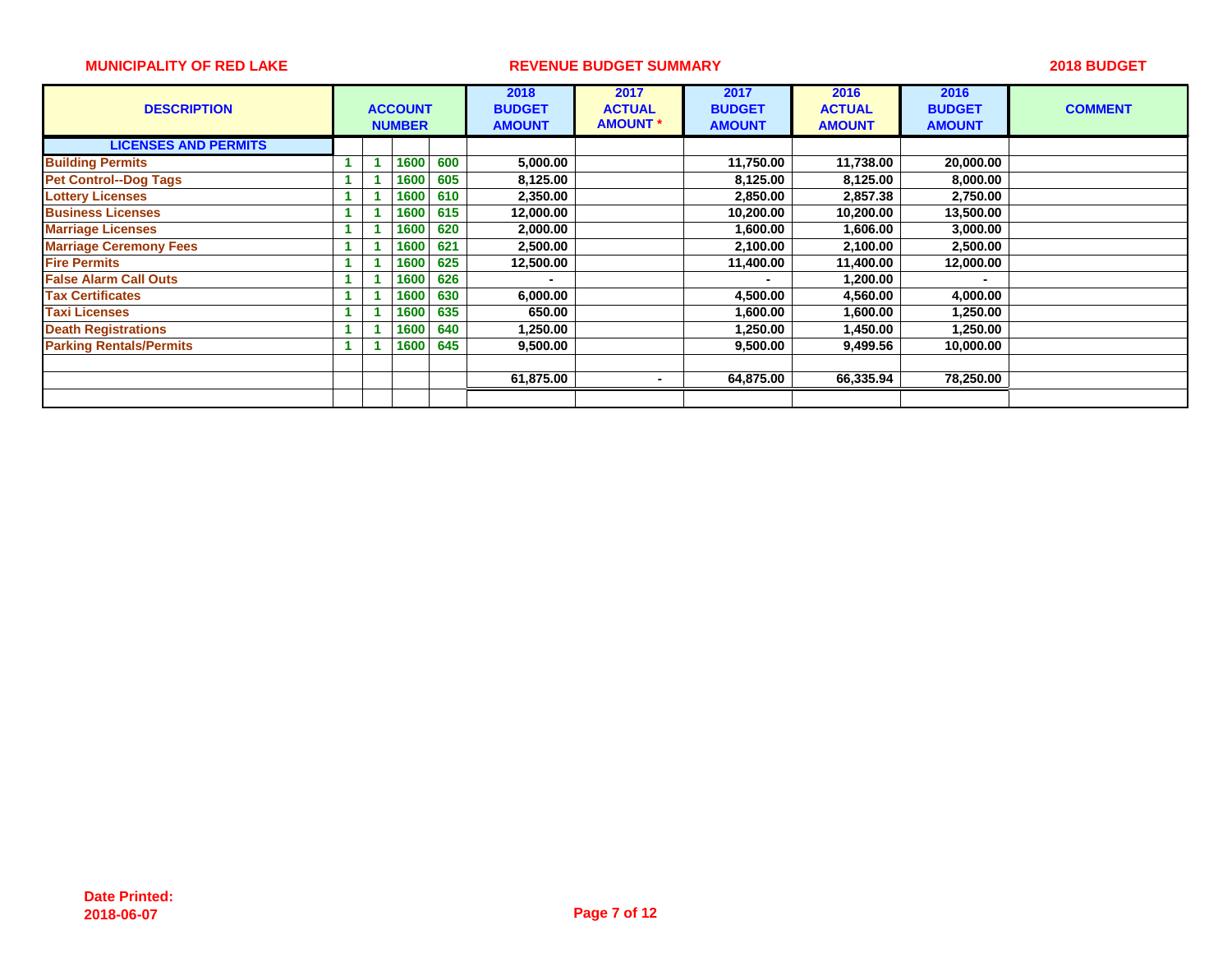| <b>DESCRIPTION</b>                    |    | <b>ACCOUNT</b><br><b>NUMBER</b> |     | 2018<br><b>BUDGET</b><br><b>AMOUNT</b> | 2017<br><b>ACTUAL</b><br><b>AMOUNT *</b> | 2017<br><b>BUDGET</b><br><b>AMOUNT</b> | 2016<br><b>ACTUAL</b><br><b>AMOUNT</b> | 2016<br><b>BUDGET</b><br><b>AMOUNT</b> | <b>COMMENT</b> |
|---------------------------------------|----|---------------------------------|-----|----------------------------------------|------------------------------------------|----------------------------------------|----------------------------------------|----------------------------------------|----------------|
| <b>RECREATION</b>                     |    |                                 |     |                                        |                                          |                                        |                                        |                                        |                |
| <b>Arena Rentals</b>                  |    | 1700                            | 705 | 5,500.00                               |                                          | 4,500.00                               | 5,154.02                               | 4,500.00                               |                |
| <b>Cochenour Hall Rentals</b>         |    | 1700                            | 710 | 8,500.00                               |                                          | 4,000.00                               | 5,095.31                               | 10,500.00                              |                |
| <b>Arena Boards Advertising</b>       |    | 1700                            | 715 | 700.00                                 |                                          | 1,825.00                               | 4,661.60                               | 1,825.00                               |                |
| <b>Arena Ice Rentals/Open Skating</b> |    | 1700                            | 720 | 115,000.00                             |                                          | 98,000.00                              | 98,433.58                              | 88,750.00                              |                |
| <b>Ball Field Fees</b>                |    | 1700                            | 730 | 1,775.00                               |                                          | 1,775.00                               | 1,784.02                               | 1,375.00                               |                |
| <b>Community Center--Concession</b>   |    | 1700                            | 735 | 1,700.00                               |                                          | 1,850.00                               | 1,860.56                               | 2,500.00                               |                |
| <b>Community Center--Drop In</b>      |    | 1700                            | 740 | 3,350.00                               |                                          | 4,675.00                               | 4,685.17                               | 6,000.00                               |                |
| <b>Community Center--Memberships</b>  |    | 1700                            | 745 | 25,500.00                              |                                          | 31,125.00                              | 31,138.85                              | 35,000.00                              |                |
| <b>Community Center--Passes</b>       | 1. | 1700                            | 750 | 4,000.00                               |                                          | 3,000.00                               | 3,754.96                               | 2,500.00                               |                |
| <b>Recreation Equipment Rentals</b>   |    | 1700                            | 755 | 1,300.00                               |                                          | 1,300.00                               | 1,326.73                               | 1,800.00                               |                |
| <b>Recreation--Special Events</b>     |    | 1700                            | 765 | 350.00                                 |                                          | 600.00                                 | 637.60                                 | 1,750.00                               |                |
| <b>Recreation Donations</b>           |    | 1700                            | 766 |                                        |                                          |                                        |                                        |                                        |                |
| <b>Court Recoveries</b>               |    | 1700                            | 770 | $\blacksquare$                         |                                          | $\blacksquare$                         | $\blacksquare$                         |                                        |                |
|                                       |    |                                 |     |                                        |                                          |                                        |                                        |                                        |                |
|                                       |    |                                 |     | 167,675.00                             | $\blacksquare$                           | 152,650.00                             | 158,532.40                             | 156,500.00                             |                |
|                                       |    |                                 |     |                                        |                                          |                                        |                                        |                                        |                |
| <b>DONATIONS</b>                      |    |                                 |     |                                        |                                          |                                        |                                        |                                        |                |
| <b>Other Donations</b>                |    | 1750                            | 768 | $\blacksquare$                         |                                          | ٠                                      | 1,425.00                               | $\blacksquare$                         |                |
| <b>Parks</b>                          |    | 1750                            | 769 | $\blacksquare$                         |                                          | $\blacksquare$                         |                                        |                                        |                |
| <b>Fire Service</b>                   |    | 1750                            | 771 |                                        |                                          | ٠                                      | $\overline{\phantom{a}}$               |                                        |                |
|                                       |    |                                 |     |                                        |                                          |                                        |                                        |                                        |                |
|                                       |    |                                 |     | $\blacksquare$                         | $\sim$                                   | $\blacksquare$                         | 1,425.00                               | $\blacksquare$                         |                |
|                                       |    |                                 |     |                                        |                                          |                                        |                                        |                                        |                |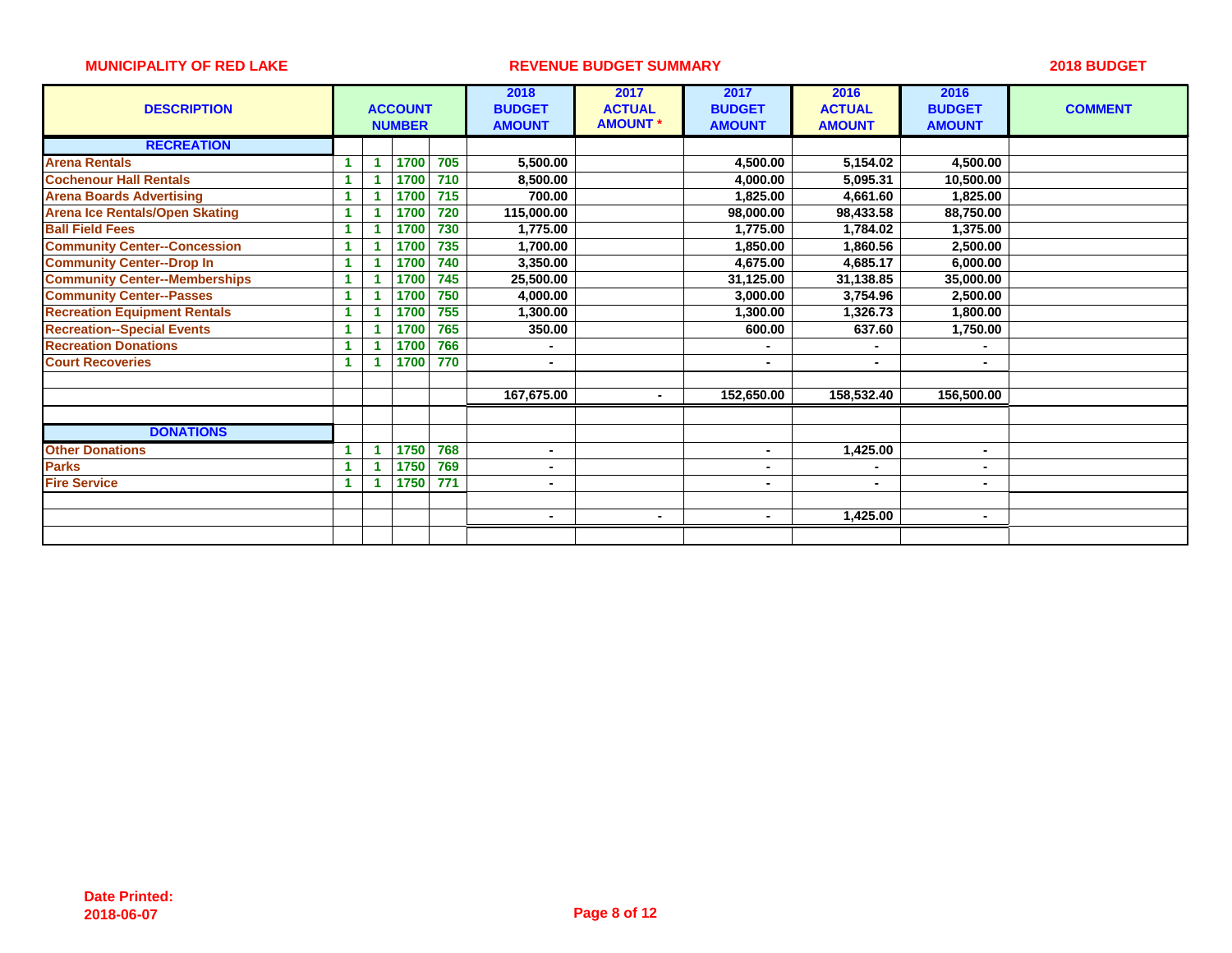| <b>DESCRIPTION</b>                            |  | <b>ACCOUNT</b><br><b>NUMBER</b> |     | 2018<br><b>BUDGET</b><br><b>AMOUNT</b> | 2017<br><b>ACTUAL</b><br><b>AMOUNT *</b> | 2017<br><b>BUDGET</b><br><b>AMOUNT</b> | 2016<br><b>ACTUAL</b><br><b>AMOUNT</b> | 2016<br><b>BUDGET</b><br><b>AMOUNT</b> | <b>COMMENT</b> |
|-----------------------------------------------|--|---------------------------------|-----|----------------------------------------|------------------------------------------|----------------------------------------|----------------------------------------|----------------------------------------|----------------|
| <b>SERVICE CHARGES AND PENALTIES</b>          |  |                                 |     |                                        |                                          |                                        |                                        |                                        |                |
| <b>Water and Sewer Penalties and Interest</b> |  | 1800                            | 800 | 60,000.00                              |                                          | 52,500.00                              | 52,762.50                              | 55,000.00                              |                |
| <b>A/R Service Charges</b>                    |  | 1800                            | 805 | 1,900.00                               |                                          | 8,500.00                               | 8,937.42                               | 6,500.00                               |                |
| <b>Taxation Penalties and Interest</b>        |  | 1800                            | 810 | 250,000.00                             |                                          | 217,500.00                             | 218,202.53                             | 187,500.00                             |                |
| <b>N S F Cheque Fees</b>                      |  | 1800                            | 815 | $\blacksquare$                         |                                          |                                        | 200.00                                 |                                        |                |
|                                               |  |                                 |     |                                        |                                          |                                        |                                        |                                        |                |
|                                               |  |                                 |     | 311,900.00                             | $\blacksquare$                           | 278,500.00                             | 280,102.45                             | 249,000.00                             |                |
|                                               |  |                                 |     |                                        |                                          |                                        |                                        |                                        |                |
| <b>PROVINCIAL OFFENSES</b>                    |  |                                 |     |                                        |                                          |                                        |                                        |                                        |                |
| <b>Provincial Offenses Act Revenue</b>        |  | 1810                            | 555 | 40,000.00                              |                                          | 75,000.00                              | 64,079.87                              | 30,000.00                              |                |
|                                               |  |                                 |     |                                        |                                          |                                        |                                        |                                        |                |
|                                               |  |                                 |     | 40,000.00                              | $\blacksquare$                           | 75,000.00                              | 64,079.87                              | 30,000.00                              |                |
|                                               |  |                                 |     |                                        |                                          |                                        |                                        |                                        |                |
| <b>BY-LAW FINES</b>                           |  |                                 |     |                                        |                                          |                                        |                                        |                                        |                |
| <b>Bylaw Fines--Pet Control</b>               |  | 1820                            | 556 | 1,350.00                               |                                          | 1,350.00                               | 1,365.00                               | 2,500.00                               |                |
| <b>Bylaw Fines--All Other</b>                 |  | 1820                            | 557 | 2,500.00                               |                                          | 2,500.00                               | 6,052.50                               | 2,500.00                               |                |
|                                               |  |                                 |     |                                        |                                          |                                        |                                        |                                        |                |
|                                               |  |                                 |     | 3,850.00                               | $\blacksquare$                           | 3,850.00                               | 7,417.50                               | 5,000.00                               |                |
|                                               |  |                                 |     |                                        |                                          |                                        |                                        |                                        |                |
|                                               |  |                                 |     |                                        |                                          |                                        |                                        |                                        |                |
|                                               |  |                                 |     |                                        |                                          |                                        |                                        |                                        |                |
|                                               |  |                                 |     |                                        |                                          |                                        |                                        |                                        |                |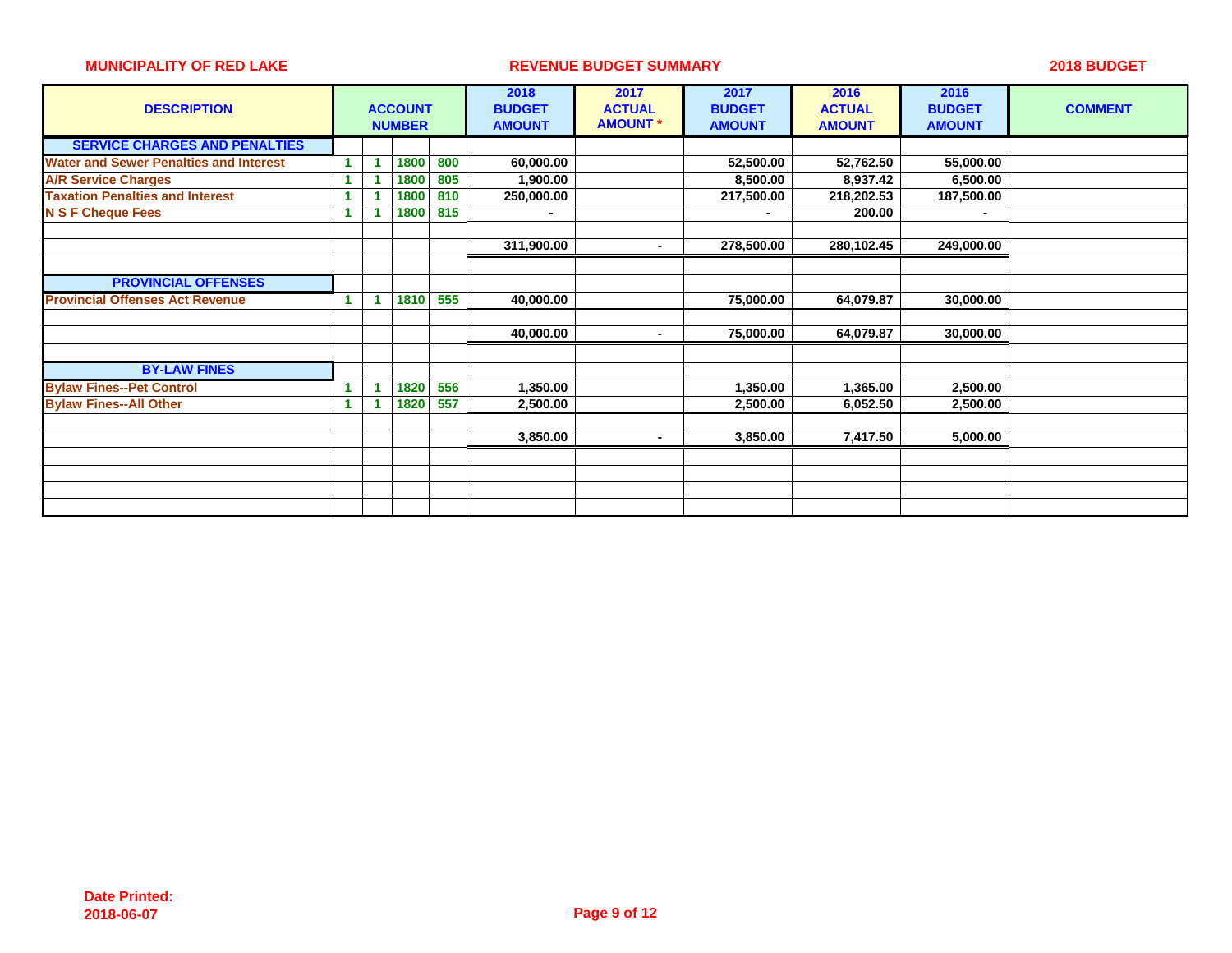| <b>DESCRIPTION</b>                          |                      |                      | <b>ACCOUNT</b><br><b>NUMBER</b> |     | 2018<br><b>BUDGET</b><br><b>AMOUNT</b> | 2017<br><b>ACTUAL</b><br><b>AMOUNT *</b> | 2017<br><b>BUDGET</b><br><b>AMOUNT</b> | 2016<br><b>ACTUAL</b><br><b>AMOUNT</b> | 2016<br><b>BUDGET</b><br><b>AMOUNT</b> | <b>COMMENT</b> |
|---------------------------------------------|----------------------|----------------------|---------------------------------|-----|----------------------------------------|------------------------------------------|----------------------------------------|----------------------------------------|----------------------------------------|----------------|
| <b>INVESTMENT</b>                           |                      |                      |                                 |     |                                        |                                          |                                        |                                        |                                        |                |
| <b>Interest Earnings</b>                    | $\mathbf{1}$         | 1.                   | 1900                            | 900 | 2,000.00                               |                                          | 2,000.00                               | 1,853.10                               | 4,100.00                               |                |
| <b>Interest Income--Reserves</b>            | 1                    |                      | 1900                            | 905 | 15,275.00                              |                                          | 15,275.00                              | 18,324.63                              | 20,000.00                              |                |
| <b>Interest Income--Workings Funds</b>      | 1                    |                      | 1900                            | 910 | 8,000.00                               |                                          | 8,000.00                               | 9,603.75                               | 11,000.00                              |                |
| Interest Income--One Invest--Airport        | 1                    |                      | 1900                            | 915 | 4,500.00                               |                                          | 4,500.00                               | 2,263.72                               | 4,500.00                               |                |
| <b>Interest Income--One Invest--Gas Tax</b> | $\mathbf{1}$         |                      | 1900                            | 920 | 22,150.00                              |                                          | 22,150.00                              | 26,280.98                              | 2,500.00                               |                |
|                                             |                      |                      |                                 |     |                                        |                                          |                                        |                                        |                                        |                |
|                                             |                      |                      |                                 |     | 51,925.00                              | $\blacksquare$                           | 51,925.00                              | 58,326.18                              | 42,100.00                              |                |
|                                             |                      |                      |                                 |     |                                        |                                          |                                        |                                        |                                        |                |
| <b>MUNICIPAL ASSET SALES</b>                |                      |                      |                                 |     |                                        |                                          |                                        |                                        |                                        |                |
| <b>Sale of Land</b>                         | $\mathbf{1}$         | 1                    | 1950                            | 950 | $\blacksquare$                         |                                          | 75,725.00                              | 22,639.29                              | $\blacksquare$                         |                |
| <b>Sale of Building /Equipment</b>          | 1                    |                      | 1950                            | 951 | $\blacksquare$                         |                                          |                                        | 5,167.45                               | $\blacksquare$                         |                |
| <b>Proceeds From Tax Sales</b>              | $\mathbf{1}$         | 1                    | 1950                            | 952 | $\blacksquare$                         |                                          |                                        |                                        | $\blacksquare$                         |                |
|                                             |                      |                      |                                 |     |                                        |                                          |                                        |                                        |                                        |                |
|                                             |                      |                      |                                 |     | $\blacksquare$                         | $\blacksquare$                           | 75,725.00                              | 27,806.74                              | $\blacksquare$                         |                |
|                                             |                      |                      |                                 |     |                                        |                                          |                                        |                                        |                                        |                |
| <b>MISCELLANEOUS</b>                        |                      |                      |                                 |     |                                        |                                          |                                        |                                        |                                        |                |
| <b>Insurance Proceeds</b>                   | $\mathbf{1}$         | $\blacktriangleleft$ | 1975                            | 975 | $\blacksquare$                         | $\blacksquare$                           | $\blacksquare$                         | $\blacksquare$                         | $\blacksquare$                         |                |
|                                             |                      |                      |                                 |     |                                        |                                          |                                        |                                        |                                        |                |
|                                             |                      |                      |                                 |     | $\blacksquare$                         | $\blacksquare$                           | $\blacksquare$                         | $\blacksquare$                         | $\blacksquare$                         |                |
|                                             |                      |                      |                                 |     |                                        |                                          |                                        |                                        |                                        |                |
| <b>LONG TERM DEBT PROCEEDS</b>              |                      |                      |                                 |     |                                        |                                          |                                        |                                        |                                        |                |
| <b>Proceeds From Long Term Debt--Bank</b>   | $\mathbf{1}$         | 1                    | 1980                            | 980 | 2,988,677.58                           |                                          | 2,289,722.25                           | 1,997,317.19                           | 1,008,144.79                           |                |
|                                             |                      |                      |                                 |     |                                        |                                          |                                        |                                        |                                        |                |
|                                             |                      |                      |                                 |     | 2,988,677.58                           | $\blacksquare$                           | 2,289,722.25                           | 1,997,317.19                           | 1,008,144.79                           |                |
|                                             |                      |                      |                                 |     |                                        |                                          |                                        |                                        |                                        |                |
| <b>RESERVE FUNDS TRANSFERS</b>              |                      |                      |                                 |     |                                        |                                          |                                        |                                        |                                        |                |
| <b>Transfer From Capital Reserves</b>       | $\mathbf{1}$         | 1                    | 1990                            | 990 | $\sim$                                 |                                          |                                        | $\overline{\phantom{a}}$               | 15,050.00                              |                |
| <b>Transfer From Operating Reserves</b>     | $\blacktriangleleft$ |                      | 1990                            | 993 | 82,250.00                              |                                          |                                        |                                        |                                        |                |
| <b>Transfer To Capital Reserves</b>         | $\mathbf{1}$         |                      | 1990                            | 990 |                                        |                                          |                                        |                                        |                                        |                |
| <b>Transfer To Operating Reserves</b>       | $\mathbf{1}$         |                      | 1990                            | 993 | $\blacksquare$                         |                                          |                                        |                                        | $\blacksquare$                         |                |
|                                             |                      |                      |                                 |     |                                        |                                          |                                        |                                        |                                        |                |
|                                             |                      |                      |                                 |     | 82,250.00                              | $\blacksquare$                           | $\blacksquare$                         |                                        | 15,050.00                              |                |
|                                             |                      |                      |                                 |     |                                        |                                          |                                        |                                        |                                        |                |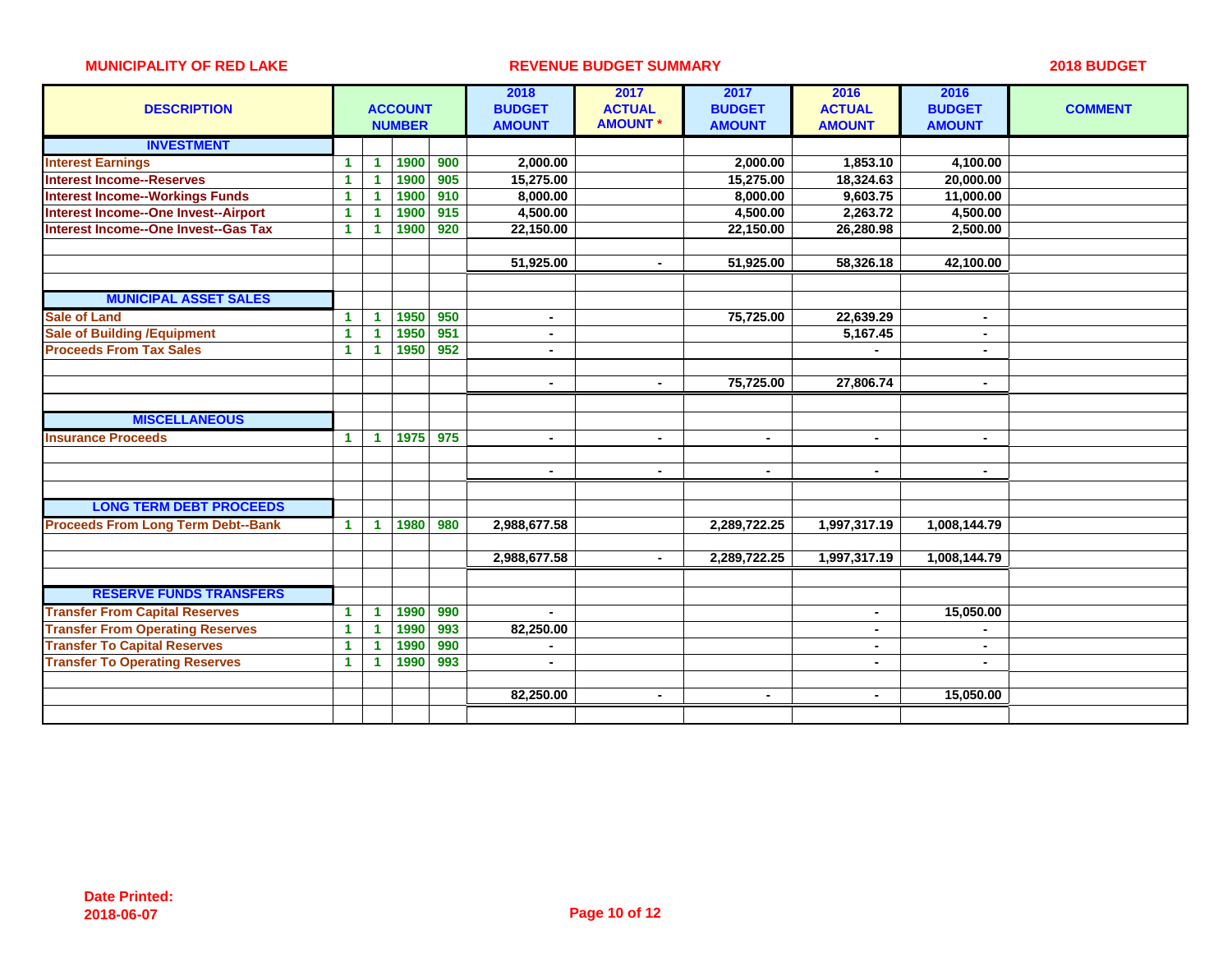| <b>DESCRIPTION</b>                       | <b>ACCOUNT</b><br><b>NUMBER</b> |      | 2018<br><b>BUDGET</b><br><b>AMOUNT</b> | 2017<br><b>ACTUAL</b><br><b>AMOUNT</b> | 2017<br><b>BUDGET</b><br><b>AMOUNT</b> | 2016<br><b>ACTUAL</b><br><b>AMOUNT</b> | 2016<br><b>BUDGET</b><br><b>AMOUNT</b> | <b>COMMENT</b>           |  |
|------------------------------------------|---------------------------------|------|----------------------------------------|----------------------------------------|----------------------------------------|----------------------------------------|----------------------------------------|--------------------------|--|
| <b>TRANSFERS FROM RESERVES</b>           |                                 |      |                                        |                                        |                                        |                                        |                                        |                          |  |
| <b>Communities in Bloom</b>              |                                 | 1991 | 991                                    | 4,000.00                               |                                        |                                        |                                        | $\overline{\phantom{a}}$ |  |
|                                          |                                 |      |                                        |                                        |                                        |                                        |                                        |                          |  |
|                                          |                                 |      |                                        | 4,000.00                               | $\overline{\phantom{a}}$               | $\overline{\phantom{a}}$               | $\blacksquare$                         | $\blacksquare$           |  |
|                                          |                                 |      |                                        |                                        |                                        |                                        |                                        |                          |  |
| <b>CAPITAL LEASES</b>                    |                                 |      |                                        |                                        |                                        |                                        |                                        |                          |  |
| <b>Proceeds from Capital Leases</b>      |                                 | 1980 | 985                                    | $\blacksquare$                         |                                        |                                        |                                        | 200,717.33               |  |
|                                          |                                 |      |                                        |                                        |                                        |                                        |                                        |                          |  |
|                                          |                                 |      |                                        | $\overline{\phantom{a}}$               | ٠                                      | $\blacksquare$                         | $\sim$                                 | 200,717.33               |  |
|                                          |                                 |      |                                        |                                        |                                        |                                        |                                        |                          |  |
| <b>TRANSFER FROM SURPLUS</b>             |                                 |      |                                        |                                        |                                        |                                        |                                        |                          |  |
| <b>Application of Prior Year Surplus</b> |                                 | 1999 | 990                                    | $\overline{\phantom{a}}$               | $\blacksquare$                         | 30,994.57                              | $\sim$                                 | 106,495.94               |  |
|                                          |                                 |      |                                        |                                        |                                        |                                        |                                        |                          |  |
|                                          |                                 |      |                                        | $\overline{\phantom{a}}$               | ٠                                      | 30,994.57                              | ۰.                                     | 106,495.94               |  |
|                                          |                                 |      |                                        |                                        |                                        |                                        |                                        |                          |  |
|                                          |                                 |      |                                        | 30,076,179.84                          | ж.                                     | 19,837,554.36                          | 19,150,436.27                          | 19,356,426.15            |  |
|                                          |                                 |      |                                        |                                        |                                        |                                        |                                        |                          |  |